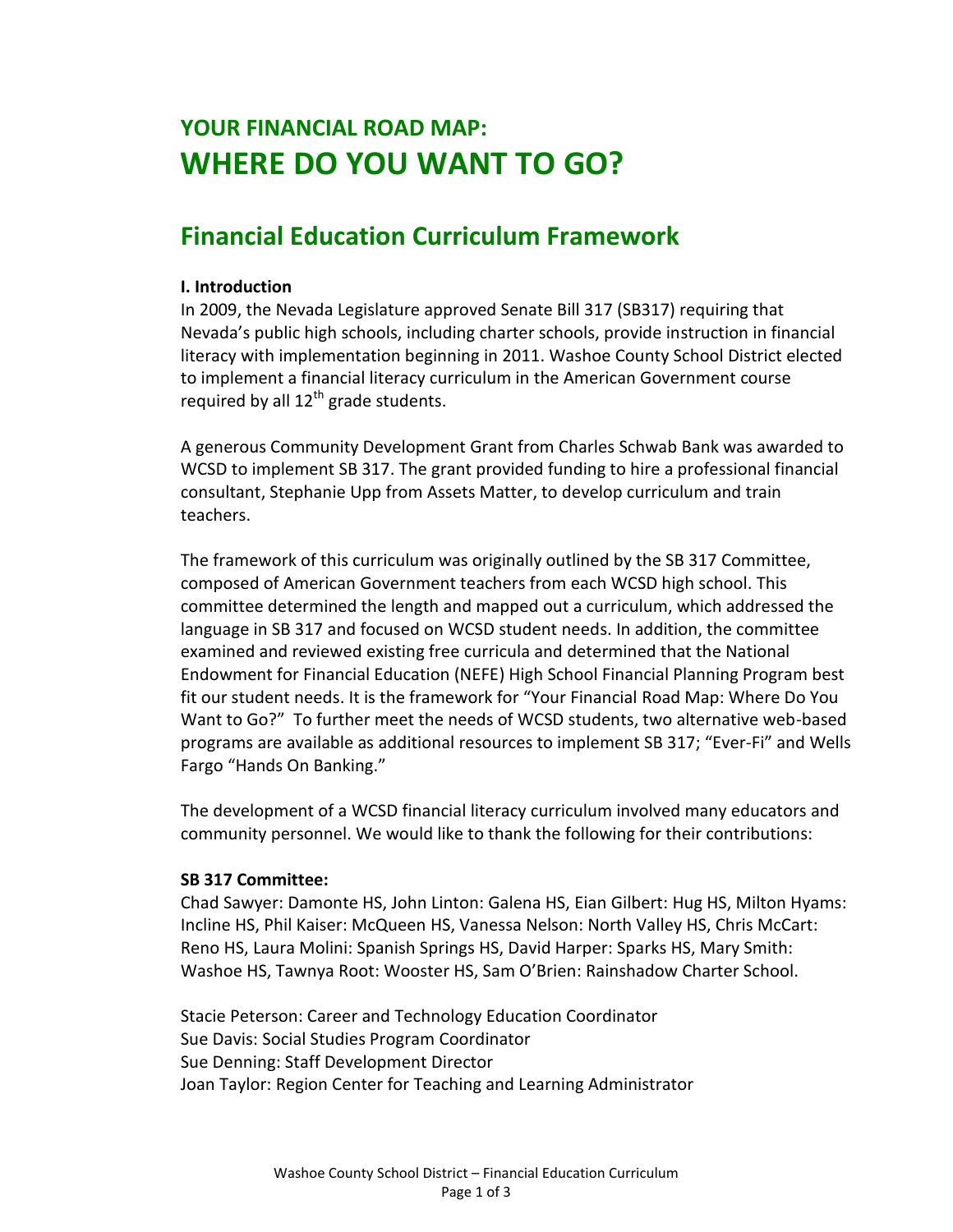#### **Community Partners:**

Nancy Brown: Charles Schwab Bank Nancy Hamilton: Wells Fargo Bank

#### **National Partners:**

Stephanie Upp: Assets Matter, consulting Jon Cirome: Ever-Fi

The following components of SB 317 have been correlated to each lesson in the WCSD curriculum, "Your Financial Road Map." The correlation of the law with the curriculum appears on the *recommended curriculum flow*.

#### **Senate Bill 317 Provisions**

#### **(a) The skills necessary to develop financial responsibility, including, without limitation:**

*(1) Making reasonable financial decisions by analyzing the alternatives and consequences of those financial decisions;*

- *(2) Locating and evaluating financial information from various sources;*
- *(3) Developing communication strategies to discuss financial issues;*
- *(4) Controlling personal information; and*
- *(5) Reviewing and summarizing federal and state consumer protection laws.*

#### **(b) The skills necessary to manage finances, including, without limitation:**

- *(1) Developing a plan for spending and saving;*
- *(2) Developing a system for keeping and using financial records; and*
- *(3) Developing a personal financial plan.*

### **(c) The skills necessary to understand the use of credit and the incurrence of debt, including, without limitation:**

*(1) Identifying the costs and benefits of various types of credit;*

*(2) Explaining the purpose of a credit report, including, without limitation, the manner in which a credit report is used by lenders;*

*(3) Describing the rights of a borrower regarding his credit report;*

*(4) Identifying methods to avoid and resolve debt problems; and*

*(5) Reviewing and summarizing federal and state consumer credit protection laws.*

### **(d) The skills necessary to understand the basic principles of saving and investing, including, without limitation:**

- *(1) Understanding how saving and investing contribute to financial well-being;*
- *(2) Understanding the methods of investing and alternatives to investing;*
- *(3) Understanding how to buy and sell investments; and*
- *(4) Understanding how the regulation of financial institutions protects investors.*